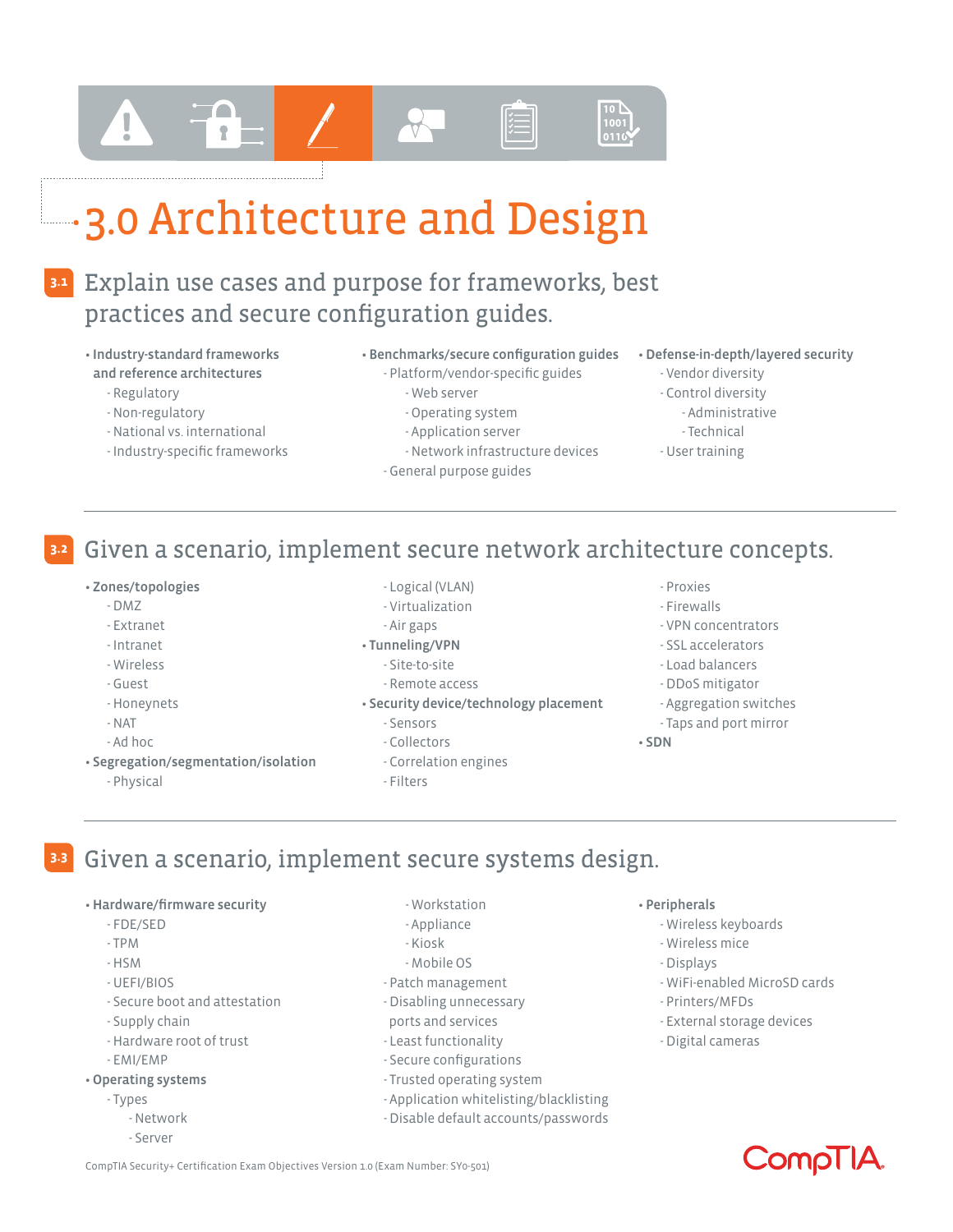# Explain the importance of secure staging deployment concepts. **3.4**

- Sandboxing
- Environment
	- Development
	- Test
- Staging
- Production
- Secure baseline
- Integrity measurement

#### Explain the security implications of embedded systems. **3.5**

- SCADA/ICS
- Smart devices/IoT
	- Wearable technology
- Home automation • HVAC
- SoC
- RTOS
- Printers/MFDs
- Camera systems
- Special purpose
	- Medical devices
	- Vehicles
	- Aircraft/UAV

#### Summarize secure application development and deployment concepts. **3.6**

- Development life-cycle models - Waterfall vs. Agile
- Secure DevOps
	- Security automation
	- Continuous integration
	- Baselining
	- Immutable systems
	- Infrastructure as code
- Version control and change management
- Provisioning and deprovisioning

#### • Secure coding techniques

- Proper error handling
- Proper input validation
- Normalization
- Stored procedures
- Code signing
- Encryption
- Obfuscation/camouflage
- Code reuse/dead code
- Server-side vs. client-side execution and validation
- Memory management
- Use of third-party libraries and SDKs - Data exposure
- Code quality and testing
	- Static code analyzers
	- Dynamic analysis (e.g., fuzzing)
	- Stress testing
	- Sandboxing
	- Model verification
- Compiled vs. runtime code

#### Summarize cloud and virtualization concepts. **3.7**

#### • Hypervisor

- Type I
- Type II
- Application cells/containers
- VM sprawl avoidance
- VM escape protection
- Cloud storage
- Cloud deployment models
	- SaaS
	- PaaS - IaaS
	- Private
	- Public
	- Hybrid
	- Community
- On-premise vs. hosted vs. cloud
- VDI/VDE
- Cloud access security broker
- Security as a Service

**CompliA**